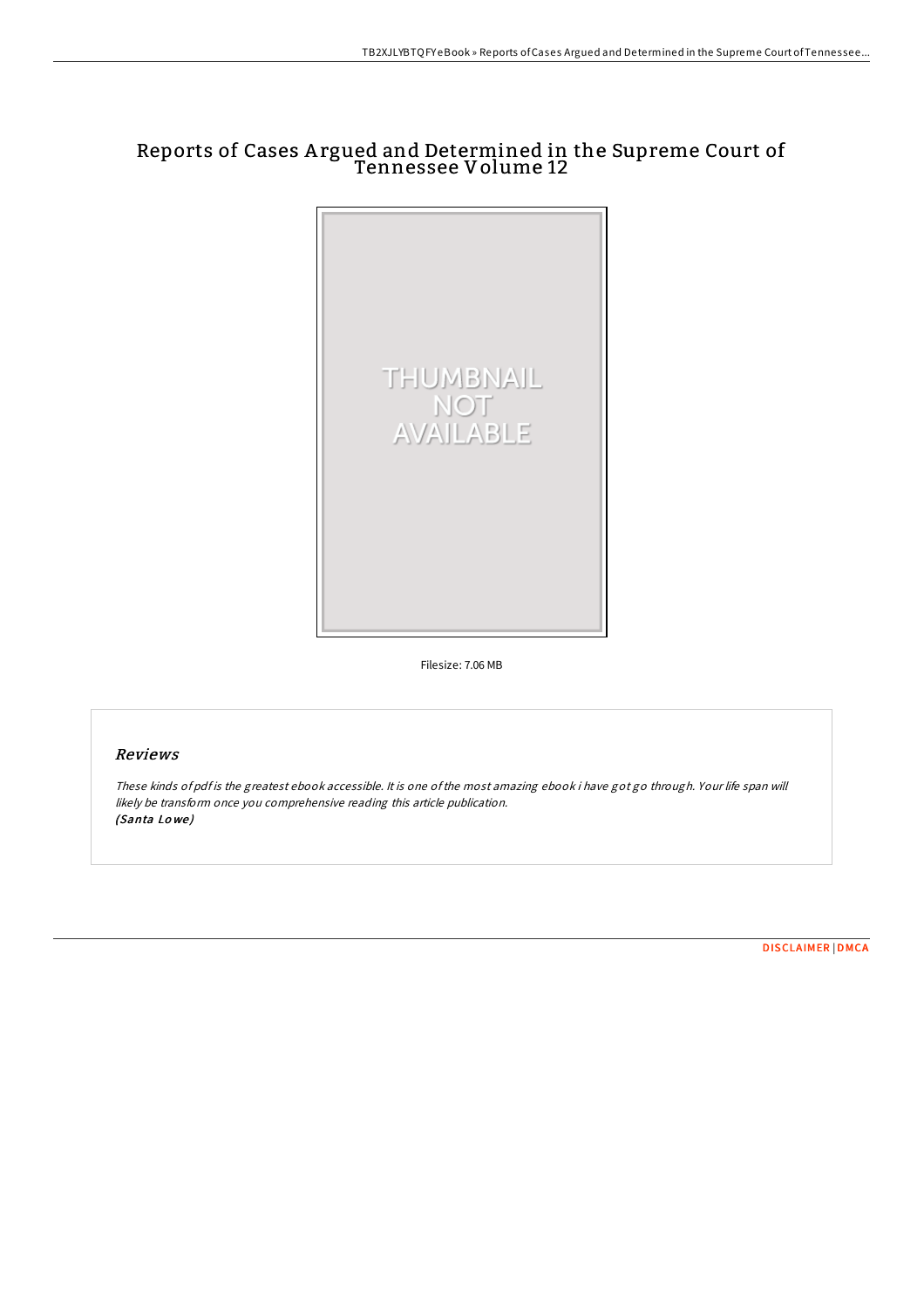## REPORTS OF CASES ARGUED AND DETERMINED IN THE SUPREME COURT OF TENNESSEE VOLUME 12

Φ **DOWNLOAD PDF** 

RareBooksClub. Paperback. Book Condition: New. This item is printed on demand. Paperback. 30 pages. Original publisher: Washington, D. C. (441 G St., NW, Rm. LM, Washington, 20548) : U. S. General Accounting Office, 1999. OCLC Number: (OCoLC)44051897 Subject: Children with disabilities -- Education -- United States. Excerpt: . . . B-283771 billing Medicaid. States approaches to addressing these issues vary. Coordinating these activities between educational entities and Medicaid programs has been hampered by the lack of clear and consistent federal guidance regarding the proper billing procedures for Medicaid. Six of the 12 directors of special education and three of the five local school district representatives with whom we spoke expressed concerns about Medicaid as a consistent source of funding. Some state officials also specifically to issue guidance on claiming Medicaid for HCFA mentioned waiting for school-based services and administrative activities, which is expected to occur sometime in the year 2000. States and local school districts cited similar coordination concerns about State and Local Efforts coverage, or identifying Medicaid-reimbursable services; eligibility, or how Reflect Similar Concerns; to identify children who are, or should be, enrolled in Medicaid; and Approaches to Resolving documentation, or compiling service data, submitting claims, and Them Vary receiving reimbursement from Medicaid. Coverage State and local officials we contacted often reported difficulties distinguishing between medical and educational activities and, thus, clearly identifying which IDEA-related services Medicaid can be expected to cover. For example, state education officials in New York, Massachusetts, and Florida reported that it is frequently unclear whether speech and language therapy are medical ( rehabilitative ) or educational ( developmental ) in nature. Occupational therapy, such as fine motor coordination or handwriting therapy, was also offered as an example of a service that may or may not qualify for Medicaid coverage. The uncertainty over what

Read Reports of Cases Argued and Determined in the [Supreme](http://almighty24.tech/reports-of-cases-argued-and-determined-in-the-su-52.html) Court of Tennessee Volume 12 Online  $\blacksquare$ Download PDF Reports of Cases Argued and Determined in the [Supreme](http://almighty24.tech/reports-of-cases-argued-and-determined-in-the-su-52.html) Court of Tennessee Volume 12